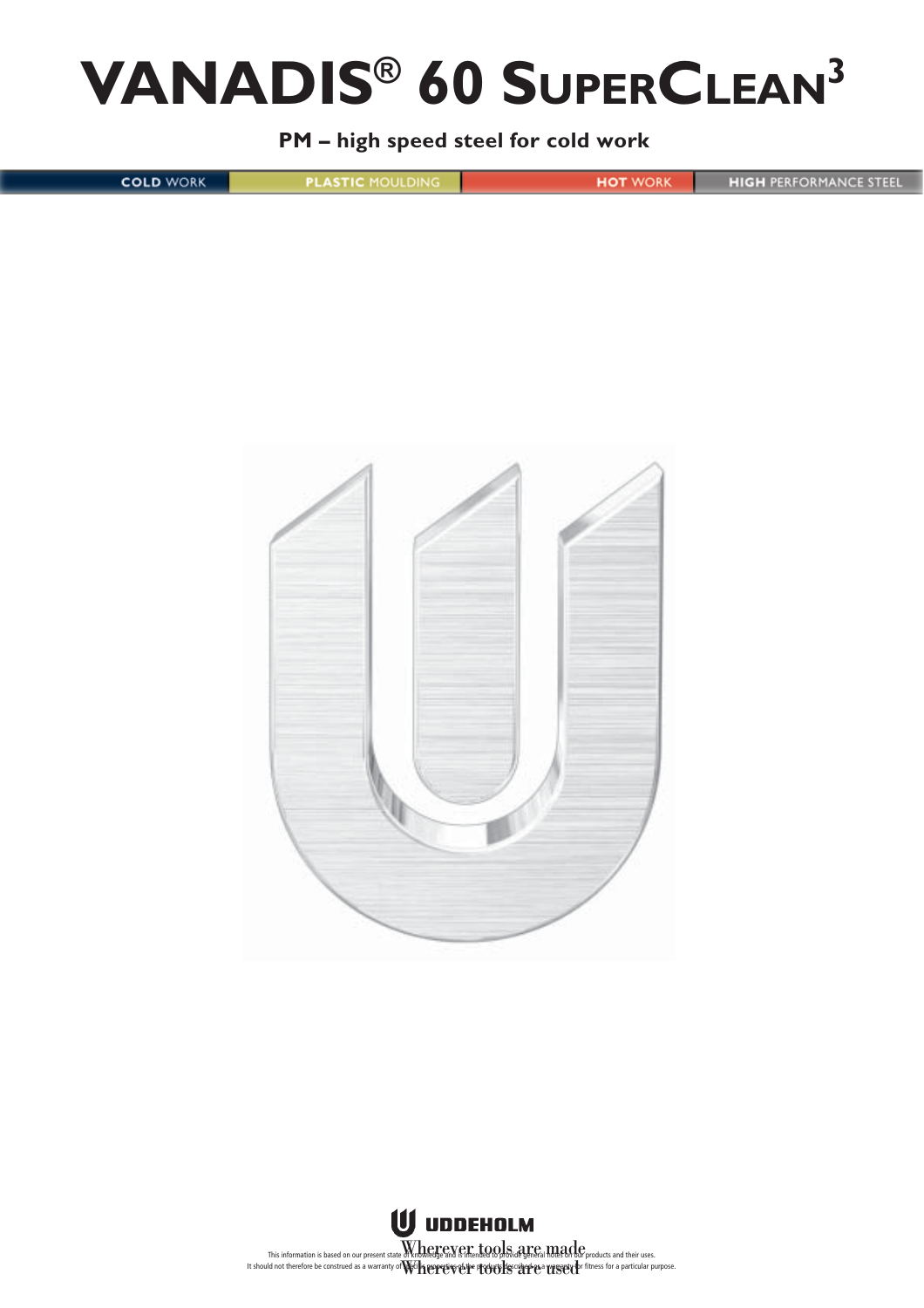# Applications

*VANADIS 60* is a high alloyed high performance PM high speed steel with an addition of cobalt.

*VANADIS 60* is particularly suitable for cold work tooling where highest wear resistance and highest compressive strength are required at the same time.

# General

*VANADIS 60* is a W-Mo-V-Co alloyed PM high speed steel characterized by:

- Highest wear resistance
- Maximum compressive strength
- Good through hardening properties
- Good toughness
- Good dimensional stability on heat treatment
- Very good temper resistance.

| Typical<br>analysis %     | $C$ <sub>2,3</sub>         | $_{4,2}^{\text{Cr}}$ | Mo<br>7,0 | W<br>6, 5 | V<br>6,5 | Сo<br>10,5 |
|---------------------------|----------------------------|----------------------|-----------|-----------|----------|------------|
| Standard<br>specification | W.-Nr. 1.3241              |                      |           |           |          |            |
| Delivery<br>condition     | Soft annealed, max. 340 HB |                      |           |           |          |            |
| Colour code               | Gold                       |                      |           |           |          |            |

*VANADIS 60* is a super highly alloyed PM high speed steel with a high cobalt and vanadium content.

# **Properties**

# **SPECIAL PROPERTIES**

*VANADIS 60* could be hardened to a very high hardness and compressive strength. *VANADIS 60* has further the same good dimensional stability during heat treatment as the other *VANADIS* grades. The toughness is despite the very high alloying content very good. The machinability is lower compared to lower alloyed HSS. The grindability of *VANADIS 60* is equal or better than other high alloyed HSS, but somewhat lower than for *VANADIS 30*. *VANADIS 60* has a very high hot hardness.

# **PHYSICAL DATA**

| Temperature                                                                                                                | $20^{\circ}$ C<br>(68°F)      | $400^{\circ}$ C<br>(750°F)                    | $600^{\circ}$ C<br>(1112°F)                     |
|----------------------------------------------------------------------------------------------------------------------------|-------------------------------|-----------------------------------------------|-------------------------------------------------|
| Density, kg/m <sup>3</sup><br>(1)<br>$lbs/in^3$<br>(1)                                                                     | 7960<br>0,286                 | 7860<br>0,283                                 | 7810<br>0.281                                   |
| Modulus of<br>elasticity<br>MPa<br>(2)<br>ksi<br>(2)                                                                       | 250 000<br>$36 \times 10^{3}$ | 222 000<br>$32 \times 10^{3}$                 | 200 000<br>$20 \times 10^{3}$                   |
| Coefficient of thermal<br>expansion per<br>°C from 20°C<br>(2)<br>$\mathrm{^{\circ}F}$ from 68 $\mathrm{^{\circ}F}$<br>(2) |                               | $10.6 \times 10^{-6}$<br>$5.9 \times 10^{-6}$ | $11.1 \times 10^{-6}$<br>6.1 x 10 <sup>-6</sup> |
| Thermal<br>conductivity<br>$W/m \cdot ^{\circ}C$<br>(2)<br>Btu in/(ft <sup>2</sup> h°F) (2)                                | 21<br>145                     | 25<br>173                                     | 24<br>166                                       |
| Specific heat<br>J/kg °C<br>(2)<br>Btu/lb °F<br>(2)                                                                        | 420<br>0,10                   | 510<br>0,12                                   | 600<br>0,14                                     |

 $(1)$  = for the soft annealed condition.

 $(2)$  = for the hardened and tempered condition.

# **BEND STRENGTH**



Four-point bend testing. *Specimen size:* 5 mm (0,2") Ø *Loading rate:* 5 mm/min. (0,2"/min.) *Austenitizing temperature:* 1100–1210°C (2010– 2210°F)

*Tempering:*  $3 \times 1$  h at  $560^{\circ}$ C (1040 $^{\circ}$ F), air cooling to room temperature.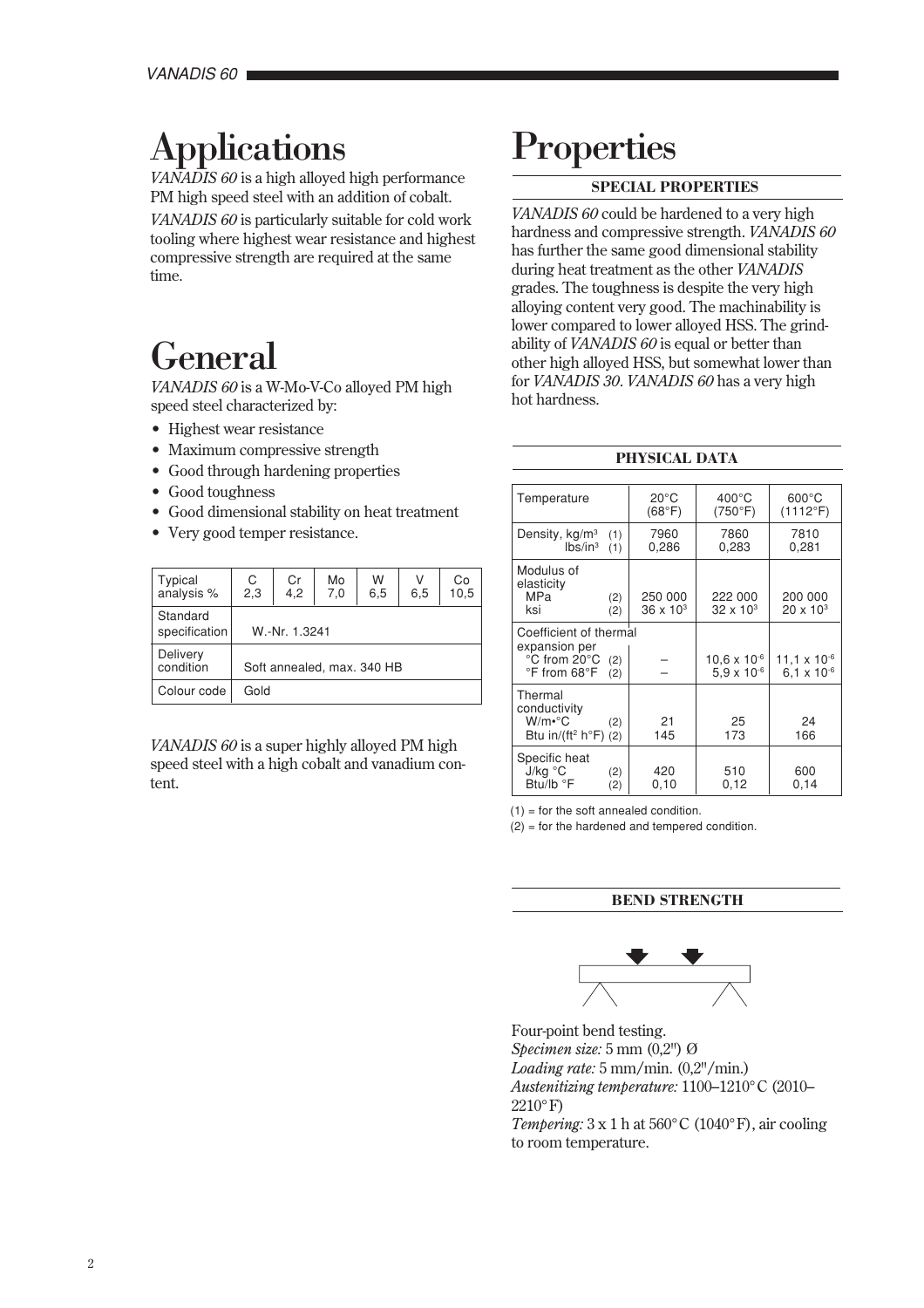

# **HIGH TEMPERATURE PROPERTIES**



# Heat treatment

# **SOFT ANNEALING**

Protect the steel and heat through to 850–900°C (1560–1650°F). Then cool in the furnace at 10°C/h  $(20^{\circ} F/h)$  to  $700^{\circ} C$  (1290°F), then freely in air.

# **STRESS RELIEVING**

After rough machining the tool should be heated through to  $600-700^{\circ}$ C (1110–1290°F), holding time 2 hours. Cool slowly to 500°C (930°F), then freely in air.

# **TEMPERING**

*Pre-heating temperature:* 450–500°C (840–930°F) and 850–900°C (1560–1650°F).

*Austenitizing temperature:* 1100–1180°C, according to the desired final hardness, see diagram below.

*The tool should be protected against decarburization and oxidation during hardening.*

*Hardness after tempering 3 times for one hour at 560*°*C (1040*°*F).*

Final hardness HRC



*Hardness for different austenitizing temperatures after tempering 3 times for one hour at 560*°*C (*±*1 HRC).*

| HRC | °C   | °F   |
|-----|------|------|
| 62  | 960  | 1760 |
| 64  | 1000 | 1832 |
| 66  | 1070 | 1960 |
| 68  | 1150 | 2102 |
| 69  | 1180 | 2156 |

### *Recommended holding time*

Holding time\* min.



\* ) Holding time = time at austenitizing temperature after the tool is fully heated through.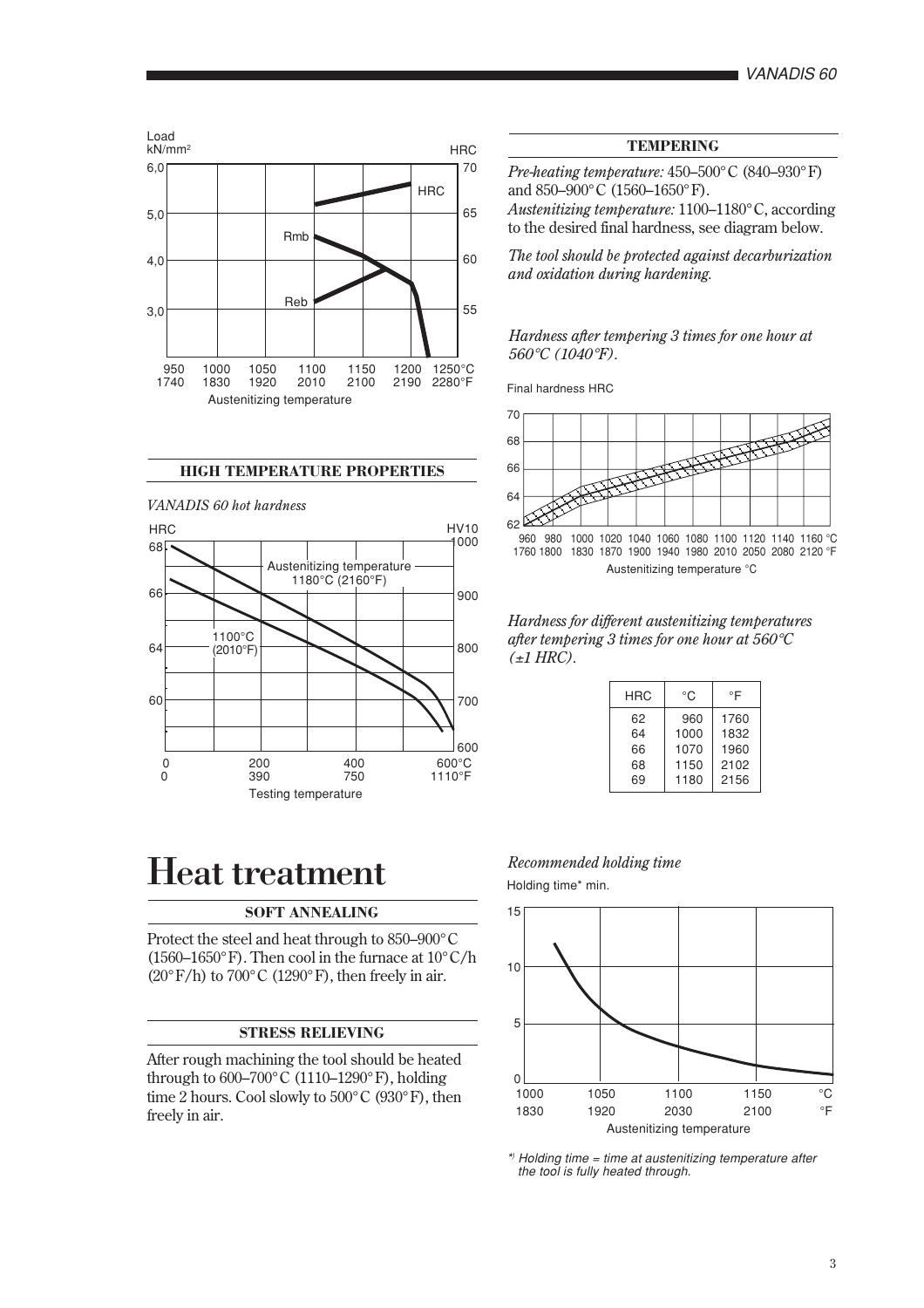

## *CCT-graph (continuous cooling)*

Austenitizing temperature 1150°C (1920°F). Holding time 10 minutes.

*Total soaking time in a salt bath after pre-heating in two stages at 450*°*C (840*°*F) and 850*°*C (1560*°*F).*

Holding time, min.



# **QUENCHING MEDIA**

- Martempering bath at approx. 540°C (1004°F)
- Vacuum furnace with high speed gas at sufficient overpressure.

*Note. 1:* Quenching should be continued until the temperature of the tool reaches approx. 25°C (77°F). The tool should then be tempered immediately.

*Note. 2:* In order to obtain a high toughness, the cooling speed in the core should be at least

 $10^{\circ}$ C/sec. (20°F/sec.). This is valid for cooling from the austenitizing temperature down to approx. 540°C (1004°F). After temperature equalization between the surface and core, the cooling rate of approx.  $5^{\circ}$  C/sec. (10<sup> $\circ$ </sup> F/sec.) can be used. The above cooling cycle results in less distortion and residual stresses.

## **TEMPERING**

For cold work applications tempering should always be carried out at 560°C (1040°F) irrespective of the austenitizing temperature. Temper three times for one hour at full temperature. The tool should be cooled to room temperature between the tempers. The retained austenite content will be less than 1% after this tempering cycle.

# **DIMENSIONAL CHANGES**

Dimensional changes after hardening and tempering.

*Heat treatment:* austenitizing between 1050– 1130°C (1920–2070°F) and tempering 3 x 1 h at 560°C (1040°F).

*Specimen size:* 80 x 80 x 80 mm (2,91 x 2,91 x 2,91 in.) and 100 x 100 x 25 mm (3,94 x 3,94 x 0,99 in.). *Dimensional changes:* growth in length, width and thickness: +0,03% to +0,13%.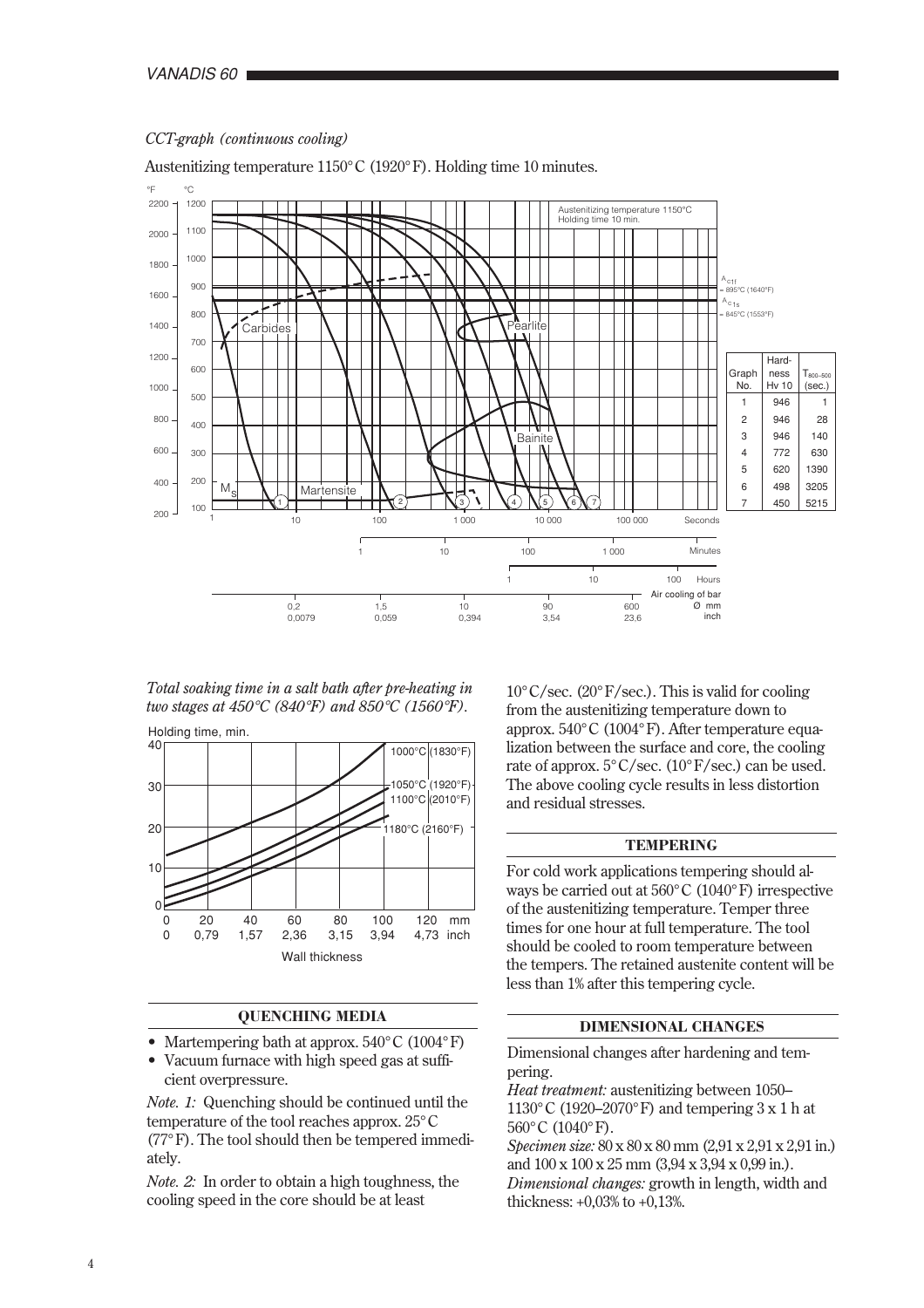# Cutting data recommendations

The cutting data below are to be considered as guiding values which must be adapted to existing local condition.

# **TURNING** Turning with carbide Turning<br>with HSS<br>Fine Cutting data **Rough Fine** Fine<br>parameters turning turning turning parameters | turning **Cutting** speed  $(v_c)$ <br>m/min m/min 60–90 90–110 8<br>f.p.m. 200–300 300–365 27 300–365 Feed (f)<br>mm/r mm/r  $0,20-0,40 \nvert 0,05-0,20 \nvert 0,05-0,30$ <br>i.p.r.  $0.008-0.016 \nvert 0.002-0.008 \nvert 0.002-0.012$  $0.002 - 0.008$ Depth of cut  $(a_p)$ <br>mm mm 2–4 0,5–2 0,5–3  $\frac{1}{10}$  0.08–0.16 0.02–0.08 0.02–0.12

Use a wear resistant coated carbide grade, for example Sandvik Coromant GC4015 or SECO TP100.

designation ISO | P10-P20\* | P10\*

Carbide

# **High speed steel twist drill DRILLING**

| Drill diameter<br>inch<br>mm |                                            | Cutting speed $v_c$<br>$m/min.$ f.p.m.                |                                                  | Feed f<br>mm/r<br>i.D.r. |                                                                                                                                                          |                                                                          |
|------------------------------|--------------------------------------------|-------------------------------------------------------|--------------------------------------------------|--------------------------|----------------------------------------------------------------------------------------------------------------------------------------------------------|--------------------------------------------------------------------------|
|                              | $-5$<br>$5 - 10$<br>$10 - 15$<br>$15 - 20$ | $-3/16$<br>$3/16 - 3/8$<br>$3 8 - 5 8$<br>$5 8 - 3 4$ | $5 - 10*$<br>$5 - 10*$<br>$5 - 10*$<br>$5 - 10*$ |                          | $17 - 33$ <sup>*</sup>   0.05 - 0.15  <br>$17 - 33$ <sup>*</sup> 0.15 - 0.25<br>$17 - 33$ <sup>*</sup> 0.25 - 0.35<br>$17 - 33$ <sup>*</sup> 0.35 - 0.40 | $0,002 - 0,006$<br>$0,006 - 0,010$<br>$0,010 - 0,014$<br>$0.014 - 0.016$ |

 $*$  For TiCN coated HSS drill  $v_c \sim 10-15$  m/min. (33–50 f.p.m.)

# **Carbide drill**

|                                            | Type of drill                            |                                            |                                            |  |  |
|--------------------------------------------|------------------------------------------|--------------------------------------------|--------------------------------------------|--|--|
| Cutting data<br>parameters                 | Indexable<br>insert                      | Solid<br>carbide                           | <b>Brazed</b><br>carbide <sup>1</sup>      |  |  |
| Cutting<br>speed, $v_c$<br>m/min<br>f.p.m. | $80 - 100$<br>265-335                    | 30<br>100                                  | 25<br>85                                   |  |  |
| Feed, f<br>mm/r<br>i.p.r.                  | $0.08 - 0.14^{2}$<br>$0,003 - 0,006^{2}$ | $0, 10 - 0, 15^{2}$<br>$0.004 - 0.006^{2}$ | $0, 10 - 0, 20^{2}$<br>$0.004 - 0.008^{2}$ |  |  |

1) Drill with internal cooling channels and brazed carbide tip. 2) Depending on drill diameter.

# **MILLING**

# **Face and square shoulder milling**

| Cutting data                             | Milling with carbide<br>Rough    | Milling<br>with HSS<br>Fine      |                          |
|------------------------------------------|----------------------------------|----------------------------------|--------------------------|
| parameters                               | milling                          | milling                          | milling                  |
| Cutting speed $(v_c)$<br>m/min<br>f.p.m. | $40 - 60$<br>135-200             | $60 - 80$<br>200-265             | 8<br>27                  |
| Feed $(fz)$<br>mm/tooth<br>inch/tooth    | $0,20 - 0,30$<br>$0.008 - 0.012$ | $0.10 - 0.20$<br>$0.004 - 0.008$ | 0,10<br>0.004            |
| Depth of cut $(a_n)$<br>mm<br>inch       | $2 - 4$<br>$0.08 - 0.16$         | $1 - 2$<br>$0.04 - 0.08$         | $1 - 2$<br>$0.04 - 0.08$ |
| Carbide<br>designation ISO               | $K15*$                           | $K15*$                           |                          |

\* Use a wear resistant coated carbide grade, for example Sandvik Coromant GC3015 or SECO T15M.

|                                             | Type of mill                              |                                          |                                           |  |  |
|---------------------------------------------|-------------------------------------------|------------------------------------------|-------------------------------------------|--|--|
| Cutting data<br>parameters                  | Solid<br>carbide                          | Carbide<br>indexable<br>insert           | <b>TiCN</b> coated<br>high speed<br>steel |  |  |
| Cutting<br>speed $(v_c)$<br>m/min<br>f.p.m. | $30 - 35$<br>100-115                      | $40 - 60$<br>135-200                     | $10 - 15$<br>$33 - 50$                    |  |  |
| Feed $(fz)$<br>mm/tooth<br>inch/tooth       | $0.01 - 0.20^{2}$<br>$0.0004 - 0.008^{2}$ | $0.06 - 0.20^{2}$<br>$0.002 - 0.008^{2}$ | $0.01 - 0.30*$<br>$0.0004 - 0.012*$       |  |  |
| Carbide<br>designation<br>ISO               | K20                                       | P <sub>25</sub><br>Coated carbide        |                                           |  |  |

# **End milling**

\* Depending on radial depth of cut and cutter diameter.

# **GRINDING**

General grinding wheel recommendation is given below. More information can be found in the Uddeholm publication "Grinding of Tool Steel".

| Type of grinding                | Soft annealed<br>condition | Hardened<br>condition                                                                                 |
|---------------------------------|----------------------------|-------------------------------------------------------------------------------------------------------|
| Face grinding<br>straight wheel | A 46 HV                    | B107 R75 B3 <sup>1)</sup><br>3SG 46 GVS <sup>2)</sup><br>C 46 GV                                      |
| Face grinding<br>segments       | A 24 GV                    | 3SG 46 FVSPF <sup>2)</sup><br>A 46 FV                                                                 |
| Cylindrical<br>grinding         | <b>A 60 JV</b>             | B <sub>126</sub> R <sub>75</sub> B <sub>3</sub> <sup>1</sup> )<br>5SG 70 IVS <sup>2)</sup><br>C 60 IV |
| Internal grinding               | A 46 JV                    | B107 R75 B3 <sup>1)</sup><br>3SG 60 JVS <sup>2)</sup><br>C 60 HV                                      |
| Profile grinding                | A 100 LV                   | B107 R100 V <sup>1)</sup><br>5SG 80 JVS <sup>2)</sup><br>C 120 HV                                     |

<sup>1)</sup> If possible, CBN wheels should be used for these applications.

2) Grinding wheel from Norton Co.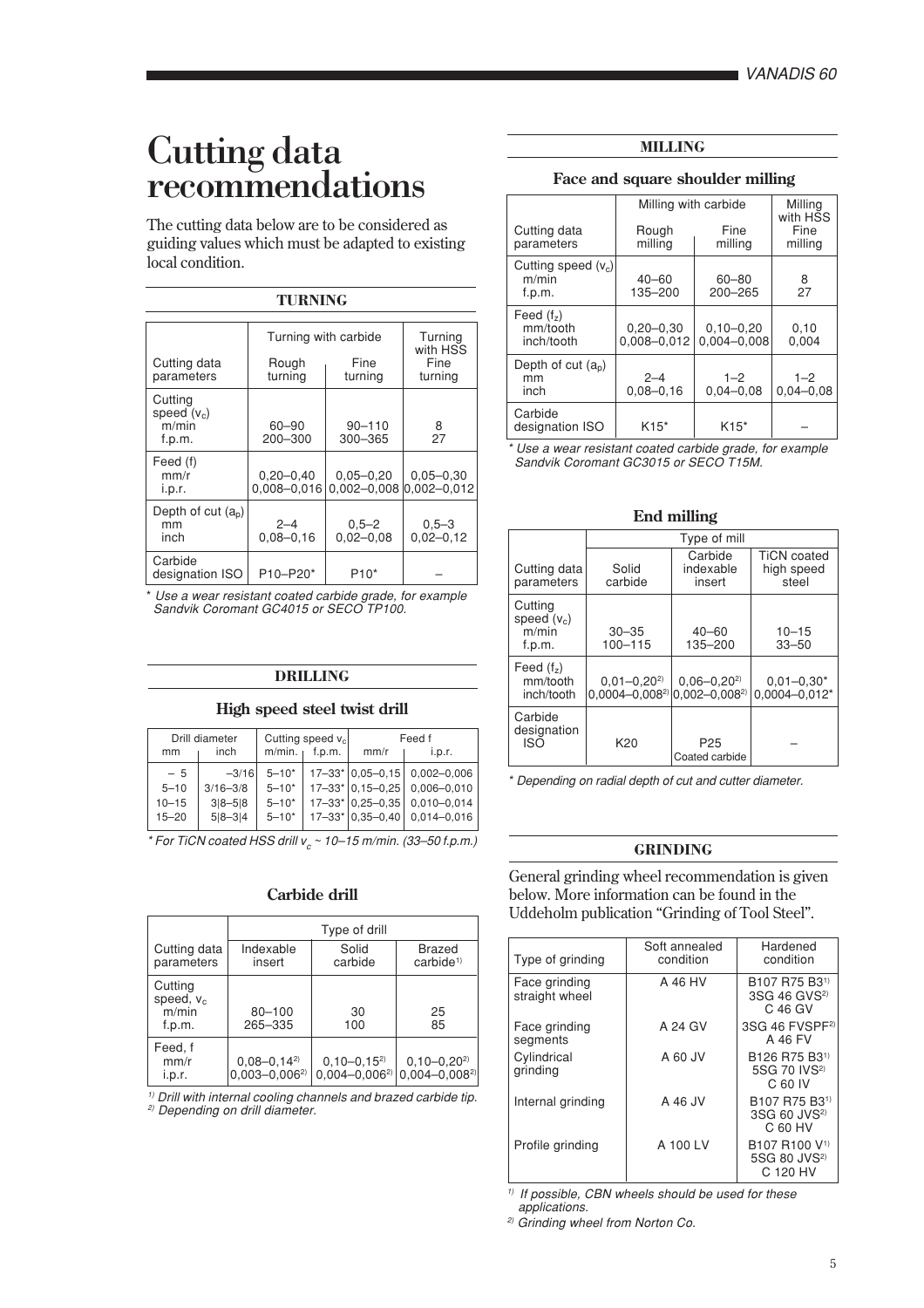# **EDM**

If EDM is performed in the hardened and tempered condition, finish with "finesparking", i.e. low current, high frequency. For optimal performance the EDM'd surface should then be ground/ polished and the tool retempered at approx. 535°C (995°F).

# Further information

Please, contact your local Uddeholm office for further information on the selection, heat treatment, application and availability of Uddeholm tool steels.

# Relative comparison<br>of Uddeholm cold work tool steels

|                         | Hardness/                               |                    |                   |                          | Resistance to    |                  |                        |                                 |
|-------------------------|-----------------------------------------|--------------------|-------------------|--------------------------|------------------|------------------|------------------------|---------------------------------|
| Grade                   | Resistance<br>to plastic<br>deformation | Machin-<br>ability | Grind-<br>ability | Dimensional<br>stability | Abrasive<br>wear | Adhesive<br>wear | Ductility/<br>chipping | Toughness/<br>gross<br>cracking |
| Uddeholm:<br>CALMAX     |                                         |                    |                   |                          |                  |                  |                        |                                 |
| <b>SVERKER 21</b>       |                                         |                    |                   |                          |                  |                  |                        |                                 |
| <b>VANADIS4</b>         |                                         |                    |                   |                          |                  |                  |                        |                                 |
| <b>VANADIS 6</b>        |                                         |                    |                   |                          |                  |                  |                        |                                 |
| <b>VANADIS 10</b>       |                                         |                    |                   |                          |                  |                  |                        |                                 |
| <b>VANADIS 23</b>       |                                         |                    |                   |                          |                  |                  |                        |                                 |
| <b>VANADIS 30</b>       |                                         |                    |                   |                          |                  |                  |                        |                                 |
| <b>VANADIS 60</b>       |                                         |                    |                   |                          |                  |                  |                        |                                 |
| AISI:<br>M <sub>2</sub> |                                         |                    |                   |                          |                  |                  |                        |                                 |

# **MATERIAL PROPERTIES AND RESISTANCE TO FAILURE MECHANISMS**